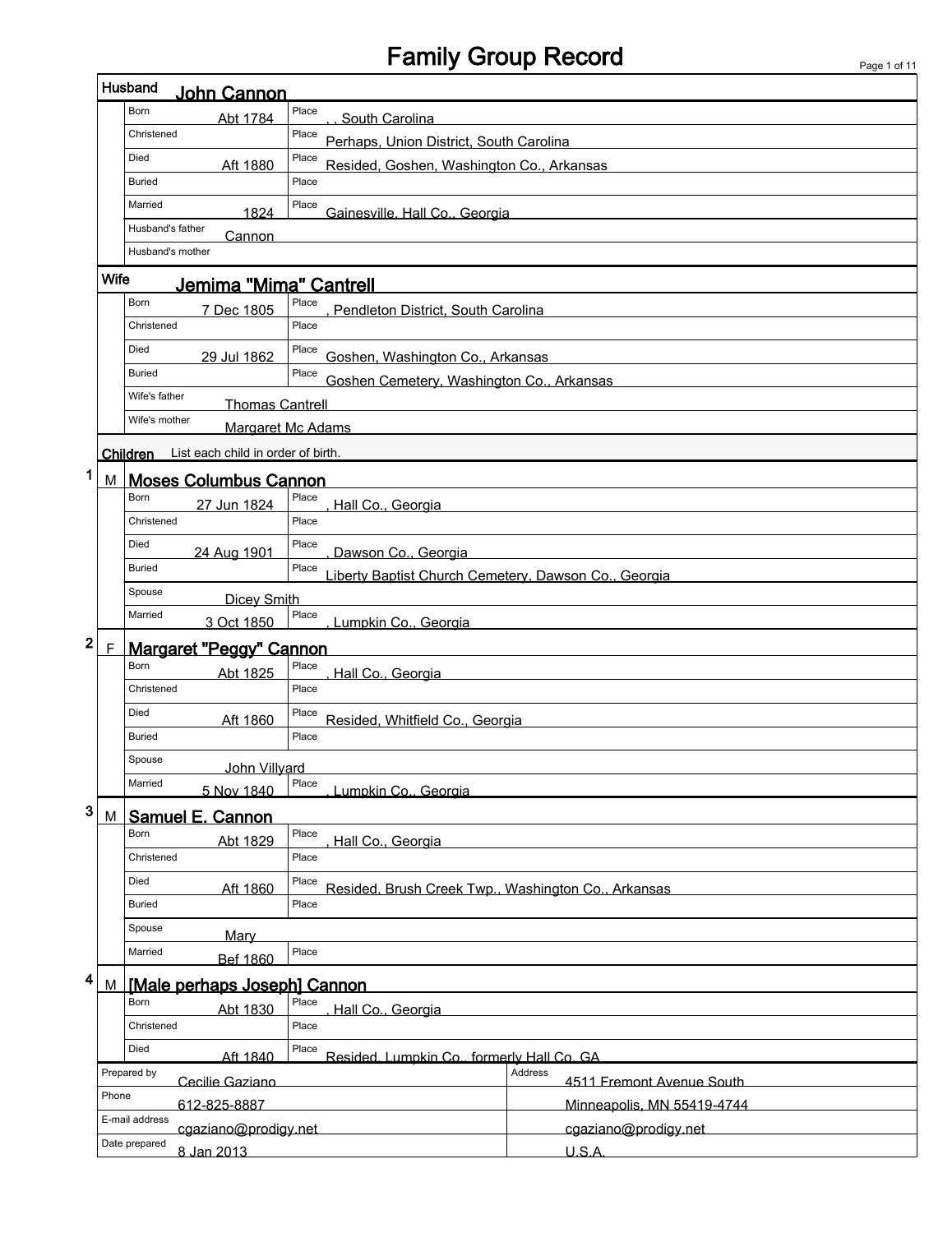### Family Group Record

|                        |                | Husband<br>John Cannon                         |                                                              |  |  |  |  |  |  |  |
|------------------------|----------------|------------------------------------------------|--------------------------------------------------------------|--|--|--|--|--|--|--|
|                        | Wife           | Jemima "Mima" Cantrell                         |                                                              |  |  |  |  |  |  |  |
|                        |                | List each child in order of birth.<br>Children |                                                              |  |  |  |  |  |  |  |
| 4                      | M              | [Male perhaps Joseph] Cannon                   |                                                              |  |  |  |  |  |  |  |
| <b>Buried</b><br>Place |                |                                                |                                                              |  |  |  |  |  |  |  |
|                        |                | Spouse                                         |                                                              |  |  |  |  |  |  |  |
|                        |                | Married                                        | Place                                                        |  |  |  |  |  |  |  |
| 5                      | $\overline{F}$ | <b>Anne "Nancy" A. Cannon</b>                  |                                                              |  |  |  |  |  |  |  |
|                        |                | Born<br>9 Apr 1833                             | Place<br>Hall Co., Georgia                                   |  |  |  |  |  |  |  |
|                        |                | Christened                                     | Place                                                        |  |  |  |  |  |  |  |
|                        |                | Died<br>21 Jul 1926                            | Place<br>Goshen, Washington Co., Arkansas                    |  |  |  |  |  |  |  |
|                        |                | Buried                                         | Place                                                        |  |  |  |  |  |  |  |
|                        |                | Spouse<br>Daniel Pilcher                       |                                                              |  |  |  |  |  |  |  |
|                        |                | Married<br>2 Mar 1851                          | Place<br>Probably East Chicamauga, Walker Co., Georgia       |  |  |  |  |  |  |  |
| 6                      | $\mathsf F$    | <b>Lucinda Webster Cannon</b>                  |                                                              |  |  |  |  |  |  |  |
|                        |                | Born<br>11 Jan 1830/1831                       | Place<br>Hall Co., Georgia                                   |  |  |  |  |  |  |  |
|                        |                | Christened                                     | Place                                                        |  |  |  |  |  |  |  |
|                        |                | Died<br>17 Jun 1911                            | Place<br>Res., Collinsville, Tulsa Co., Oklahoma             |  |  |  |  |  |  |  |
|                        |                | <b>Buried</b>                                  | Place                                                        |  |  |  |  |  |  |  |
|                        |                | Spouse                                         | Daniel O'Connor Andoe                                        |  |  |  |  |  |  |  |
|                        |                | Married<br>11 Jan 1849                         | Place<br>Lumpkin Co., Georgia                                |  |  |  |  |  |  |  |
| 7                      | $\overline{F}$ | <b>Mary Jane Cannon</b>                        |                                                              |  |  |  |  |  |  |  |
|                        |                | Born<br>7 Sep 1836                             | Place<br>Hall Co. or Lumpkin Co., Georgia                    |  |  |  |  |  |  |  |
|                        |                | Christened                                     | Place                                                        |  |  |  |  |  |  |  |
|                        |                | Died<br>13 May 1907                            | Place<br>Resided, Goshen, Washington Co., Arkansas           |  |  |  |  |  |  |  |
|                        |                | <b>Buried</b>                                  | Place<br>Davis Cemetery, Washington Co., Arkansas            |  |  |  |  |  |  |  |
|                        |                | Spouse                                         | Kinsley or Kinley or Kenzie                                  |  |  |  |  |  |  |  |
|                        |                | Married                                        | Place                                                        |  |  |  |  |  |  |  |
| 8                      |                | M William Alanzo Cannon                        |                                                              |  |  |  |  |  |  |  |
|                        |                | Born<br>Feb 1838                               | Place<br>Hall Co. or Lumpkin Co., Georgia                    |  |  |  |  |  |  |  |
|                        |                | Christened                                     | Place                                                        |  |  |  |  |  |  |  |
|                        |                | Died<br>Abt 1911/1919                          | Place<br>Resided, Brush Creek Twp., Washington Co., Arkansas |  |  |  |  |  |  |  |
|                        |                | Buried                                         | Place                                                        |  |  |  |  |  |  |  |
|                        |                | Spouse<br>Martha Evaline Neill                 |                                                              |  |  |  |  |  |  |  |
|                        |                | Married<br>1866                                | Place<br>Washington Co., Arkansas                            |  |  |  |  |  |  |  |
| 9                      | $\mathsf F$    | Martha E. Cannon                               |                                                              |  |  |  |  |  |  |  |
|                        |                | Born<br>Abt 1841                               | Place<br>Lumpkin Co., Georgia                                |  |  |  |  |  |  |  |
|                        |                | Christened                                     | Place                                                        |  |  |  |  |  |  |  |
|                        |                | Died                                           | Place                                                        |  |  |  |  |  |  |  |
|                        |                | Buried                                         | Place                                                        |  |  |  |  |  |  |  |
|                        |                | Spouse                                         |                                                              |  |  |  |  |  |  |  |
|                        |                | Married                                        | Place                                                        |  |  |  |  |  |  |  |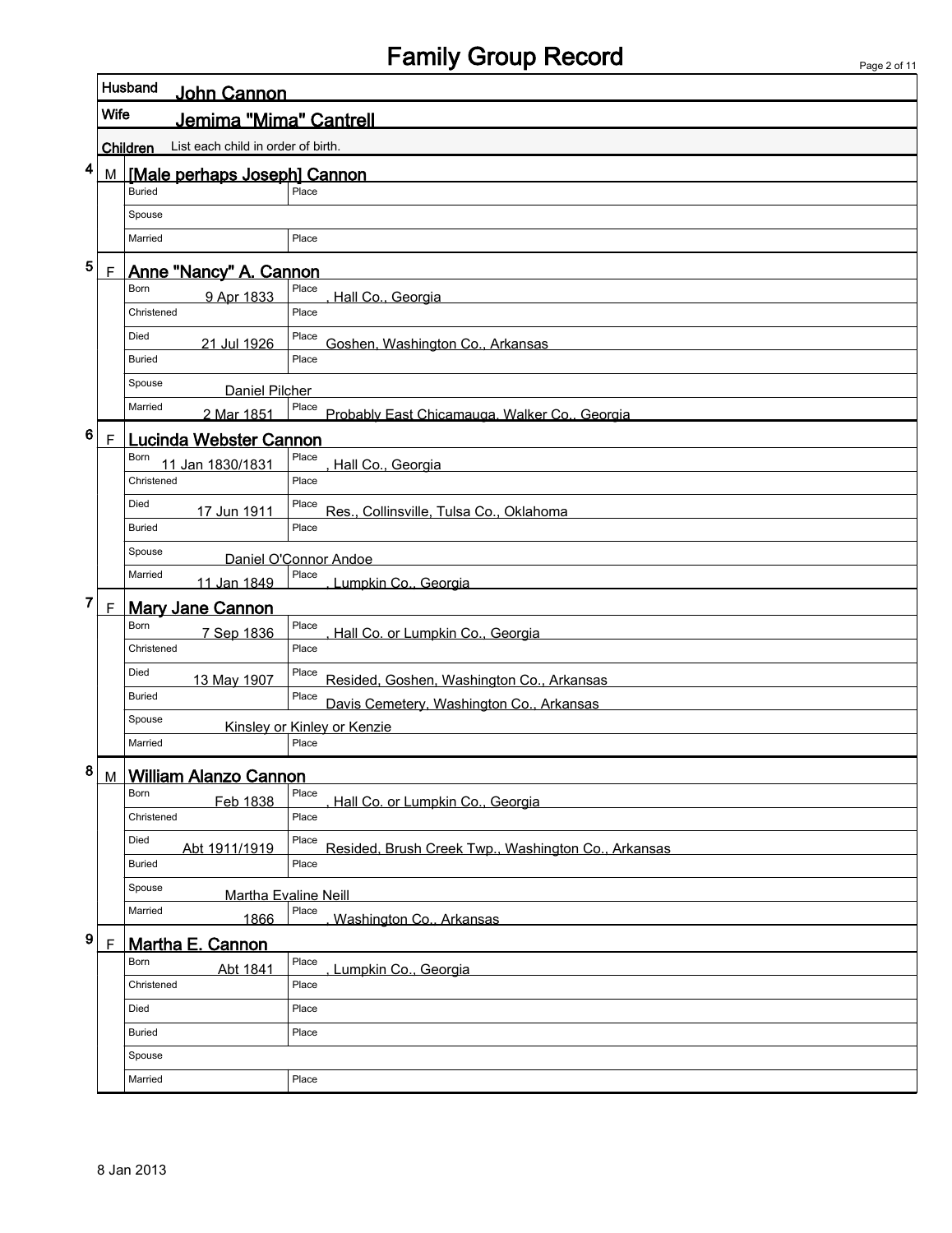|    |      |                                                | <b>Family Group Record</b><br>Page 3 of 11                                                                                                                                                                                                                                                                                                                                                                                                                                                                                                                                                                                                                                                                                                                                                                                                                                                                                                                                                                                                                                                                                                                                                                                                                                                                          |
|----|------|------------------------------------------------|---------------------------------------------------------------------------------------------------------------------------------------------------------------------------------------------------------------------------------------------------------------------------------------------------------------------------------------------------------------------------------------------------------------------------------------------------------------------------------------------------------------------------------------------------------------------------------------------------------------------------------------------------------------------------------------------------------------------------------------------------------------------------------------------------------------------------------------------------------------------------------------------------------------------------------------------------------------------------------------------------------------------------------------------------------------------------------------------------------------------------------------------------------------------------------------------------------------------------------------------------------------------------------------------------------------------|
|    |      | Husband<br>John Cannon                         |                                                                                                                                                                                                                                                                                                                                                                                                                                                                                                                                                                                                                                                                                                                                                                                                                                                                                                                                                                                                                                                                                                                                                                                                                                                                                                                     |
|    | Wife | Jemima "Mima" Cantrell                         |                                                                                                                                                                                                                                                                                                                                                                                                                                                                                                                                                                                                                                                                                                                                                                                                                                                                                                                                                                                                                                                                                                                                                                                                                                                                                                                     |
|    |      | List each child in order of birth.<br>Children |                                                                                                                                                                                                                                                                                                                                                                                                                                                                                                                                                                                                                                                                                                                                                                                                                                                                                                                                                                                                                                                                                                                                                                                                                                                                                                                     |
| 10 | F.   | Amanda A. Cannon                               |                                                                                                                                                                                                                                                                                                                                                                                                                                                                                                                                                                                                                                                                                                                                                                                                                                                                                                                                                                                                                                                                                                                                                                                                                                                                                                                     |
|    |      | Born<br>Abt 1844                               | Place<br>Lumpkin Co., Georgia                                                                                                                                                                                                                                                                                                                                                                                                                                                                                                                                                                                                                                                                                                                                                                                                                                                                                                                                                                                                                                                                                                                                                                                                                                                                                       |
|    |      | Christened                                     | Place                                                                                                                                                                                                                                                                                                                                                                                                                                                                                                                                                                                                                                                                                                                                                                                                                                                                                                                                                                                                                                                                                                                                                                                                                                                                                                               |
|    |      | Died<br>Aft 1870                               | Place<br>Resided, Richland, Washington Co., Arkansas                                                                                                                                                                                                                                                                                                                                                                                                                                                                                                                                                                                                                                                                                                                                                                                                                                                                                                                                                                                                                                                                                                                                                                                                                                                                |
|    |      | <b>Buried</b>                                  | Place                                                                                                                                                                                                                                                                                                                                                                                                                                                                                                                                                                                                                                                                                                                                                                                                                                                                                                                                                                                                                                                                                                                                                                                                                                                                                                               |
|    |      | Spouse                                         | Arthur Wesley* Sherrod                                                                                                                                                                                                                                                                                                                                                                                                                                                                                                                                                                                                                                                                                                                                                                                                                                                                                                                                                                                                                                                                                                                                                                                                                                                                                              |
|    |      | Married<br>13 Sep 1860                         | Place<br>Washington Co., Arkansas                                                                                                                                                                                                                                                                                                                                                                                                                                                                                                                                                                                                                                                                                                                                                                                                                                                                                                                                                                                                                                                                                                                                                                                                                                                                                   |
| 11 | M    | <b>Thomas McAdams Cannon</b>                   |                                                                                                                                                                                                                                                                                                                                                                                                                                                                                                                                                                                                                                                                                                                                                                                                                                                                                                                                                                                                                                                                                                                                                                                                                                                                                                                     |
|    |      | Born<br>6 Aug 1846                             | Place<br>Perhaps, Lumpkin Co., Georgia                                                                                                                                                                                                                                                                                                                                                                                                                                                                                                                                                                                                                                                                                                                                                                                                                                                                                                                                                                                                                                                                                                                                                                                                                                                                              |
|    |      | Christened                                     | Place                                                                                                                                                                                                                                                                                                                                                                                                                                                                                                                                                                                                                                                                                                                                                                                                                                                                                                                                                                                                                                                                                                                                                                                                                                                                                                               |
|    |      | Died<br>9 Feb 1910                             | Place<br>Springdale, Washington Co., Arkansas                                                                                                                                                                                                                                                                                                                                                                                                                                                                                                                                                                                                                                                                                                                                                                                                                                                                                                                                                                                                                                                                                                                                                                                                                                                                       |
|    |      | <b>Buried</b>                                  | Place                                                                                                                                                                                                                                                                                                                                                                                                                                                                                                                                                                                                                                                                                                                                                                                                                                                                                                                                                                                                                                                                                                                                                                                                                                                                                                               |
|    |      | Spouse<br>Mary C. Neill                        |                                                                                                                                                                                                                                                                                                                                                                                                                                                                                                                                                                                                                                                                                                                                                                                                                                                                                                                                                                                                                                                                                                                                                                                                                                                                                                                     |
|    |      | Married<br>1867                                | Place<br>Washington Co., Arkansas                                                                                                                                                                                                                                                                                                                                                                                                                                                                                                                                                                                                                                                                                                                                                                                                                                                                                                                                                                                                                                                                                                                                                                                                                                                                                   |
|    |      |                                                | Cannon in the 1800 Greenville District, SC, census, but not in Russell's household in other years. John Cannon was<br>not named as a son in estate documents of Russell Cannon.<br>31 Jul 1804 Greenville Co. Deed Book G, pp. 441-442. William Cannon of Greenville Co., SC, bought land on the<br>south side of Gap Creek of the middle fork of the Saluda River, 100 acres, for \$200, from Jonathan Potts. Witnesses:<br>Thos. Cantrell, Nimrod Cantrell. Proved by oath of Thomas Cantrell 03 Aug1806. This shows an association between<br>Thomas Cantrell, the father of Jemima Cantrell, whom John Cannon later married, and William Cannon. William<br>Cannon, Richard Cannon, and Russell Cannon lived near each other and were associated in other documents. It is<br>believed that these three men were brothers. Russell's proved father was Simcock Cannon, who lived in this area,<br>also, as well as other parts of SC, GA, and VA -- from which he came.<br>1814 01 Dec. John Cannon volunteered for service in the War of 1812, at Pendleton District Court House, SC,<br>serving under Capt. William Cannon in the S.C. Militia, Col. Nash; and was discharged 28 July 1814, according to his<br>service record. Capt. William Cannon apparently was from another district and not a relative. |
|    |      | 1871 in Washington Co., AR.                    | CANNON, JOHN - War of 1812 pension application S.O. #22487, S.C. #158087. B.L.W. #32830-160-55. Service in<br>Captain William Cannon's Company of South Carolina Militia from 20 Jan 1814 to 28 Jul 1814. He was mustered into<br>service in Pendleton Court House, SC and discharged at Powelton, Hancock Co., GA. He served in the Creek Indian<br>War, Battle of Horseshoe Bend and the Battle of New Orleans. Resided 1851 and 1855 in Tarrant Co., TX, and in<br>1818 24 March. Pendleton District, SC. He may have been the John Cannon who signed the following document as<br>witness for John Tatum," the brother of Martha Tatum (aged approximately 50) who sought guardianship over her<br>affairs and estate because she had been a "lunatic" for at least 15 years. Russel Cannon {his mark}, Samuel<br>McCollum, Joshua Barton, John Stanly, David McCollum, Benjamin Day, John Cannon, Elijah Cannon. Before<br>Joseph Carleton, J.P., filed in Anderson Co., SC, Estate Papers, Lachago? No. 12, Bundle No. 13, Box 2678,<br>microfilm c1406 in the South Carolina Department of Archives and History, Columbia, SC.                                                                                                                                                                               |
|    |      | JOHN CANNON'S AGES IN DOCUMENTS:               |                                                                                                                                                                                                                                                                                                                                                                                                                                                                                                                                                                                                                                                                                                                                                                                                                                                                                                                                                                                                                                                                                                                                                                                                                                                                                                                     |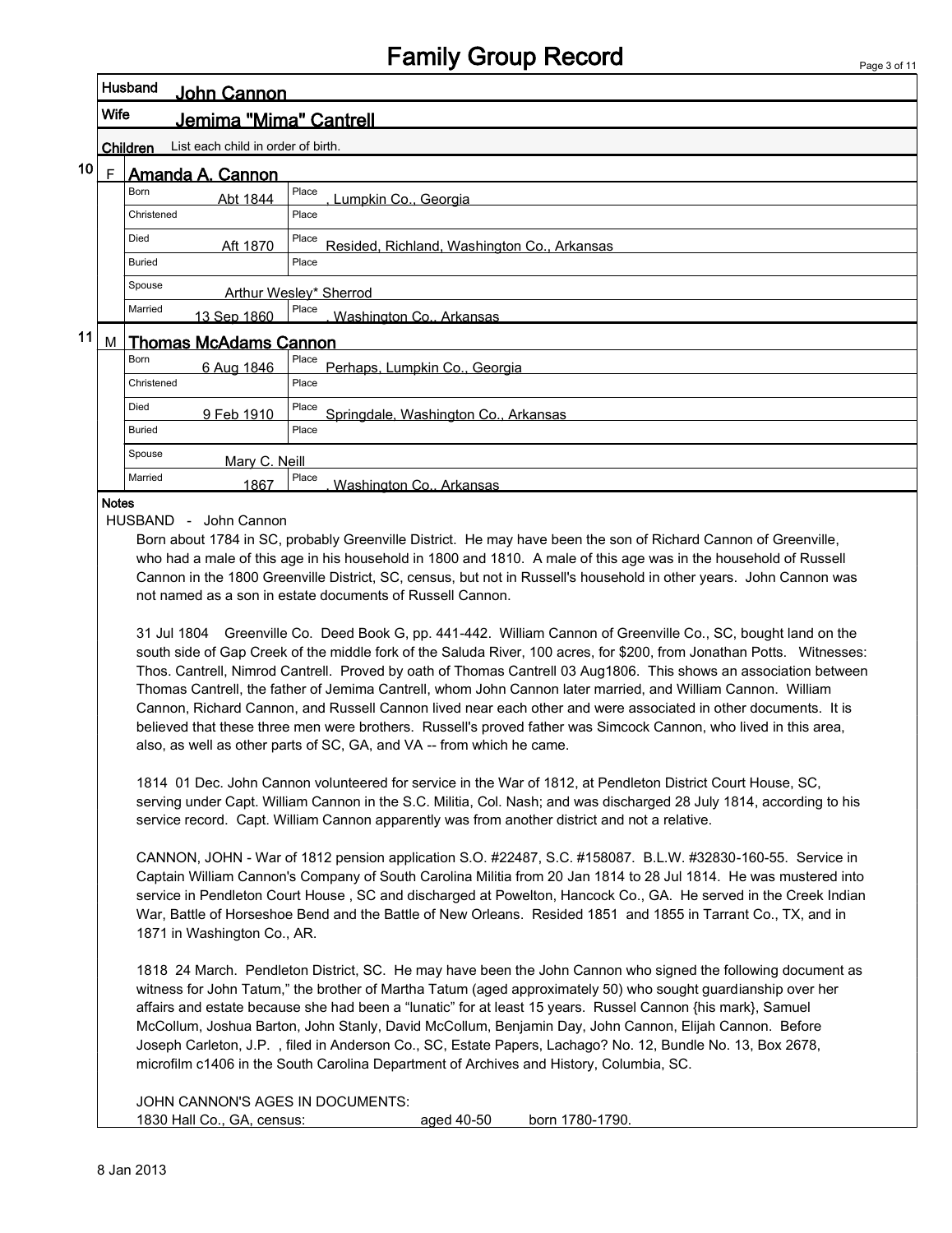| Husband<br>John Cannon                                                                                                           |                                                                                                |                                                                                                                                                                                                                                                                                                                                                                                                                                                                   |
|----------------------------------------------------------------------------------------------------------------------------------|------------------------------------------------------------------------------------------------|-------------------------------------------------------------------------------------------------------------------------------------------------------------------------------------------------------------------------------------------------------------------------------------------------------------------------------------------------------------------------------------------------------------------------------------------------------------------|
| Wife<br>Jemima "Mima" Cantrell                                                                                                   |                                                                                                |                                                                                                                                                                                                                                                                                                                                                                                                                                                                   |
| <b>Notes</b>                                                                                                                     |                                                                                                |                                                                                                                                                                                                                                                                                                                                                                                                                                                                   |
| (Continued)<br>HUSBAND - John Cannon                                                                                             |                                                                                                |                                                                                                                                                                                                                                                                                                                                                                                                                                                                   |
| 1840 Lumpkin Co., GA, census:                                                                                                    | aged 50-60                                                                                     | born 1780-1790                                                                                                                                                                                                                                                                                                                                                                                                                                                    |
| 1850 Walker Co., GA, census:                                                                                                     | aged 64                                                                                        | born c1786                                                                                                                                                                                                                                                                                                                                                                                                                                                        |
| March 17, 1851 application                                                                                                       | aged 67 born c1784                                                                             |                                                                                                                                                                                                                                                                                                                                                                                                                                                                   |
| July 26, 1855 application                                                                                                        | aged 73                                                                                        | born c1782                                                                                                                                                                                                                                                                                                                                                                                                                                                        |
| 1870 Washington Co., AR, census                                                                                                  | aged 85                                                                                        | born c1785                                                                                                                                                                                                                                                                                                                                                                                                                                                        |
| July 5, 1871 application                                                                                                         | aged 84                                                                                        | born c1787                                                                                                                                                                                                                                                                                                                                                                                                                                                        |
| pension application.                                                                                                             |                                                                                                | 1824 John Cannon married Jemima Cantrell "of Chattanooga, TN," in Gainesville, Hall Co., Georgia, according to his                                                                                                                                                                                                                                                                                                                                                |
| 17 Nov 1827                                                                                                                      |                                                                                                | Hall Co., Georgia. Deed Book B, p. 373; Microfilm 0454859. Frederick Hill sold to John Cannon, both<br>of Hall Co., for \$100, 240 acres, Lot 146, 12th District, bounded on the north by Lot 136, on the east by Lot 145, on<br>the south by Lot 155, and on the west by Lot 147. Witnesses: Gilliam Hill, Buckner Gray. Burk [sic] Co., GA. Proved<br>by oath of Gilliam Hill before Wm Colson, J.P., on 17 Nov 1827. Recorded 12 Feb 1828 by James Law, Clerk. |
| 27 Oct 1828<br>Recorded 18 Mar 1835 by James Law, Clerk.                                                                         |                                                                                                | Hall Co., Georgia. Deed Book D, p. 274; Microfilm 0454861. John Cannon sold to Peter Falkner, both<br>of Hall Co., Four? Hundred Dollars, 12th District, Lot 146, originally patented by Henry {name?} 27 Nov 1824 in W<br>{name} District, Columbia Co., GA. / Notation: Clerk stated he made a mistake "being Benjamin for Peter." /<br>Witnesses: Thomas Shockly, William Thurmond. Proved by William Thurmond. 20 Jan 1835 before John Miller, J.P.           |
| 1830 Census of Hall Co., Georgia, p. 114A (no slaves): John Cannon                                                               |                                                                                                |                                                                                                                                                                                                                                                                                                                                                                                                                                                                   |
| Males:<br>0-5-10-15-20-30-40-50-60-70-80-90-100+<br>5 10 15 20 30 40 50 60 70 80 90 100<br>2 <sub>1</sub><br>1780-<br>1825-1820- | 1                                                                                              |                                                                                                                                                                                                                                                                                                                                                                                                                                                                   |
| 1830 1825<br>1790-                                                                                                               |                                                                                                |                                                                                                                                                                                                                                                                                                                                                                                                                                                                   |
| ?<br>?<br>Samuel 1829 Moses 1824                                                                                                 | John c1785                                                                                     |                                                                                                                                                                                                                                                                                                                                                                                                                                                                   |
|                                                                                                                                  |                                                                                                |                                                                                                                                                                                                                                                                                                                                                                                                                                                                   |
| Females:<br>0-5-10-15-20-30-40-50-60-70-80-90-100+                                                                               |                                                                                                |                                                                                                                                                                                                                                                                                                                                                                                                                                                                   |
| 5 10 15 20 30 40 50 60 70 80 90 100                                                                                              |                                                                                                |                                                                                                                                                                                                                                                                                                                                                                                                                                                                   |
| 1<br>$1 \quad 1$<br>1820-<br>1810-1800-                                                                                          |                                                                                                |                                                                                                                                                                                                                                                                                                                                                                                                                                                                   |
| 1815 1810<br>1825                                                                                                                |                                                                                                |                                                                                                                                                                                                                                                                                                                                                                                                                                                                   |
| ?<br>Margaret<br>Jemima                                                                                                          |                                                                                                |                                                                                                                                                                                                                                                                                                                                                                                                                                                                   |
| 1822/5<br>1805                                                                                                                   |                                                                                                |                                                                                                                                                                                                                                                                                                                                                                                                                                                                   |
| (nearby were Thomas Cantrell, Jemima's father, & James Cantrell)                                                                 |                                                                                                | 1840 Census of Lumpkin Co., Georgia, p. 268A/p. 18?, 82nd District Gen. or Capt. D. Smith District: John Canon                                                                                                                                                                                                                                                                                                                                                    |
| Males<br>1 1 2                                                                                                                   | 0- 5- 10- 15- 20- 30- 40- 50- 60- 70- 80- 90- 100«<br>5 10 15 20 30 40 50 60 70 80 90 100<br>1 |                                                                                                                                                                                                                                                                                                                                                                                                                                                                   |
| 1835-1830-1825-                                                                                                                  | 1780-                                                                                          |                                                                                                                                                                                                                                                                                                                                                                                                                                                                   |
| 1840 1835 1830                                                                                                                   | 1790                                                                                           |                                                                                                                                                                                                                                                                                                                                                                                                                                                                   |
| William<br>?<br><b>Moses 1824</b>                                                                                                | John                                                                                           |                                                                                                                                                                                                                                                                                                                                                                                                                                                                   |
| 1842?<br>Samuel 1829                                                                                                             | c1785                                                                                          |                                                                                                                                                                                                                                                                                                                                                                                                                                                                   |
| Females:<br>$2\quad 2$<br>$1 \quad 1$                                                                                            | 0-5-10-15-20-30-40-50-60-70-80-90-100+<br>5 10 15 20 30 40 50 60 70 80 90 100                  |                                                                                                                                                                                                                                                                                                                                                                                                                                                                   |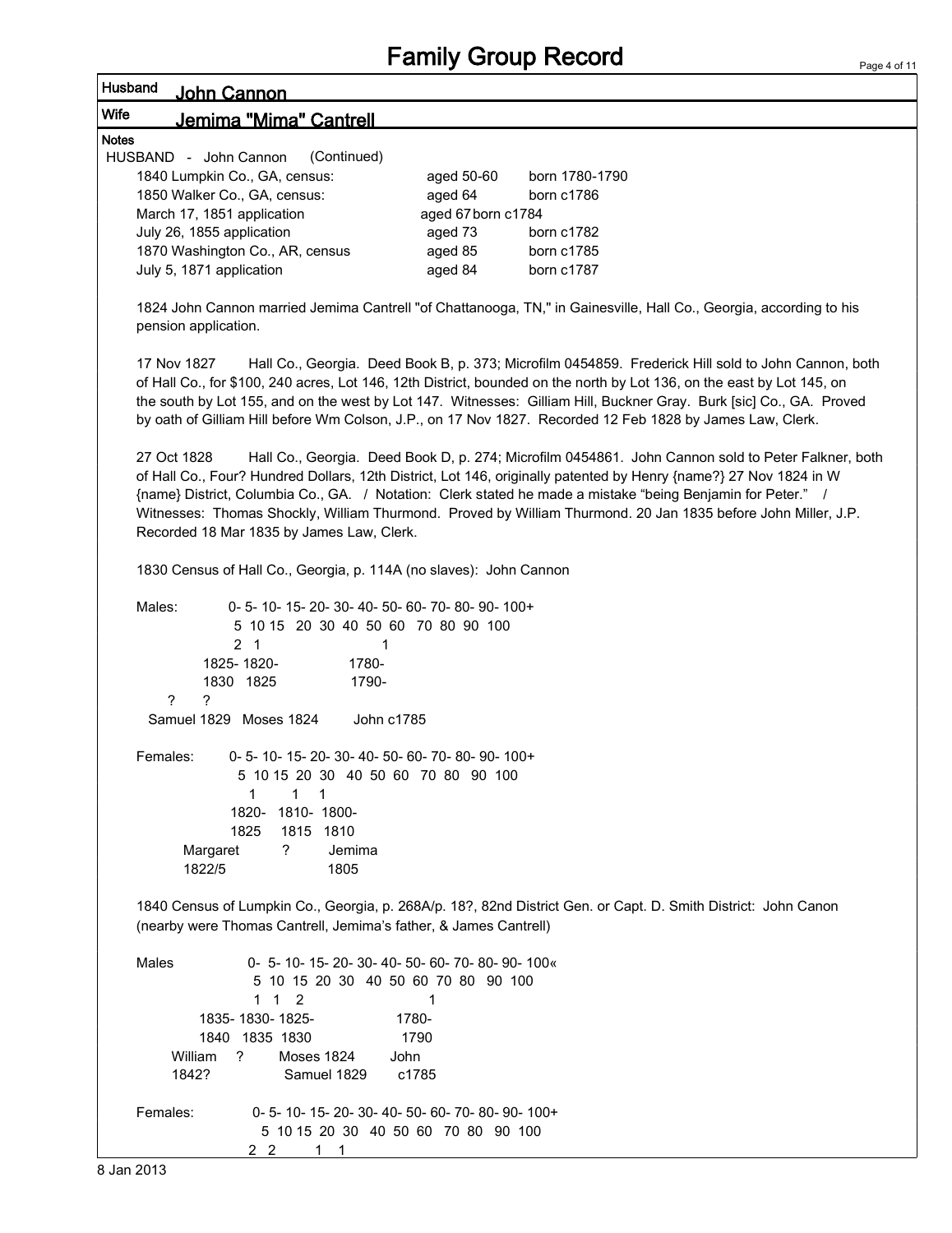### John Cannon Wife Jemima "Mima" Cantrell Notes HUSBAND - John Cannon (Continued) 1835- 1830- 1820- 1810- 1840 1835 1825 1820 Mary Jane Nancy Margaret Jemima? 1805 1837 1833 1822/5 Martha ? 1840 1850 Census of East Chickamauga, Walker Co., GA, enumerated 21 Aug, p. 362/722, 269/269: John Cannon 64 M W farmer S C (on next page) [c1786] Mima Cannon  $44$  F W S C [c1806] Margaret Viliard 28 F W Geo [c1822] Moses C. Cannon 25 M W farmer Geo Geo [c1825] Saml. E. " 21 M W Geo [c1829] Nancy J " 16 F W Geo [c1834] Mary J. " 13 F W Geo [c1837] Wm A. " 11 M W Geo [c1839] Martha E. " 9 F W Geo [c1841] Wm H. Viliard 8 M W Geo [c1842] Amanda A. Cannon  $6 F W$  Geo [c1844] Thos. M. " 4 M W Geo [c1846] 1851 March 17. Jefferson, Cass Co., Texas. John Cannon applied for bounty land because of War of 1812 service. 1855 May 4. Waxahachie, Ellis Co. Texas. Attorney wrote letter on his behalf for land warrant because of War of 1812 service. 1855 July 26. Tarrant Co., Texas. John Cannon appeared before Justice of the Peace to request land warrant. Witnesses: J. B. Marchbanks and A. C. Marchbanks, sons of Margret (Cannon) Marchbanks, daughter of Russell Cannon & Jane Campbell of Pendleton District, SC. 1860 Census: Not found 1860 Tax List of Tarrant Co., Texas: John Cannon, 50 acres, value 280. This could have been Carter Cannon's son, John R., but it also could have been John Cannon who moved from Cass Co., Texas, to Tarrant Co. in the early 1850s. 1870 Census of Washington Co., Arkansas, Brush Creek Twp., McGuires P.O., p. 73/p. 5, enumerated July 1870: 28/28 Cannon Wm A 31 M W Farmer 200 300 Ga with wife & children 30/30 Cannon Thos 22 M W Farmer 200 300 Ga with wife & children Cannon John 85 M W Farmer SC 1871 Feb 14. Washington Co., Arkansas. Pension of \$8 month commenced, Vol. Ark, p. 25, 32830 - 160 - 55. 05 Jul 1871 Washington County, Arkansas, personal appearance before J. F.? Benbrook, Clerk of the Circuit Court: John Cannon, aged 84, resident of Washington Co., AR: [b c1787]. Witnesses making a personal appearance: William Donaldson and Wesley Sherrod, both residents of Washington Co., AR. [Note: These were sons-in-law.] 1879 This is the year that John Cannon died, according to the letter to the Veterans Administration in Washington, D.

C., which is in the pension file, from descendant, S. H. Sherman, Superintendent of Schools, Jesup, Georgia, dated March 12,1934. THIS DATE APPEARS TO BE WRONG because John Cannon was in the 1880 census, apparently with a new wife, the mother of John F. Davis (who married his daughter, Mary Jane).

Husband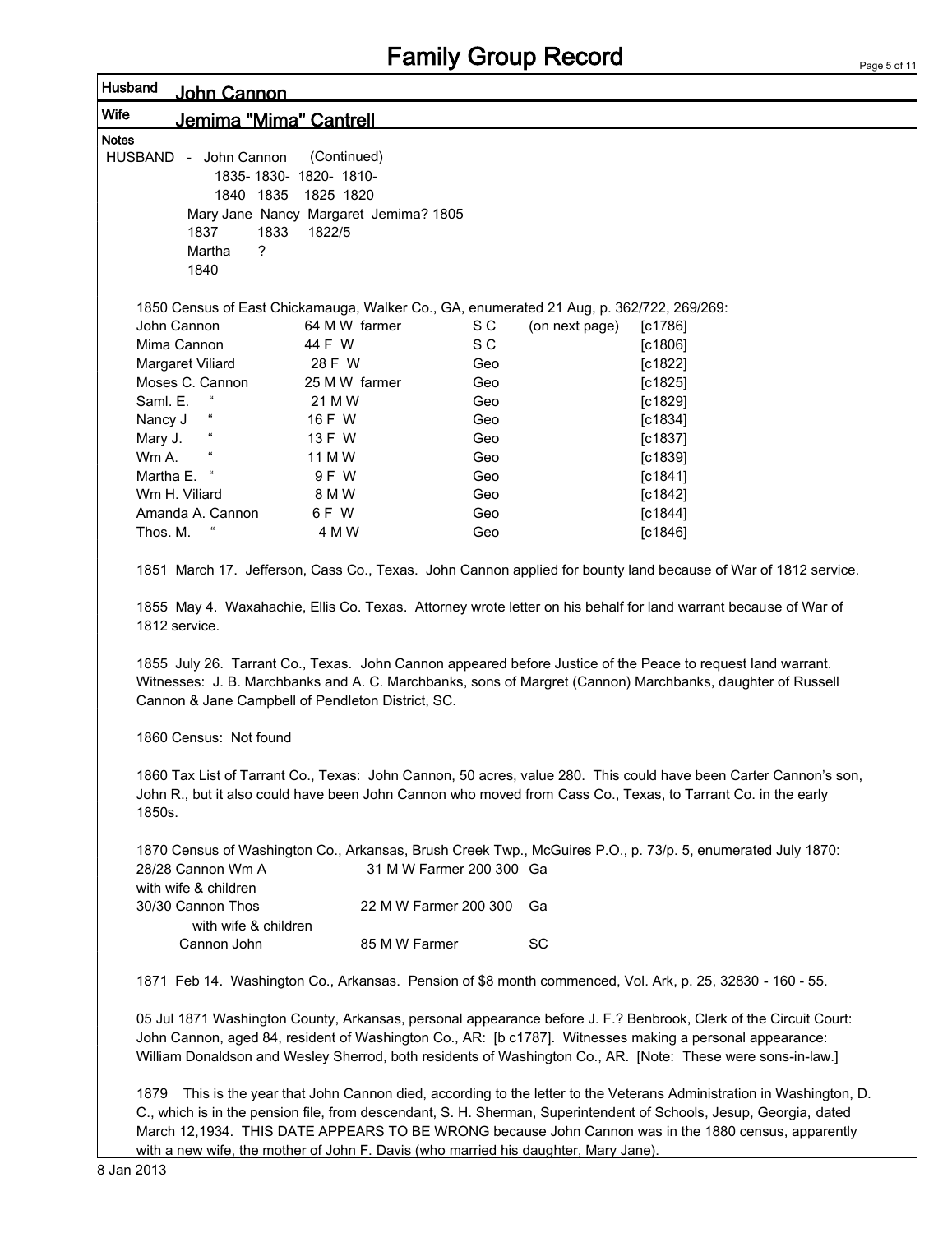| <b>Notes</b> |                       | Jemima "Mima" Cantrell                   |                                                                                                              |             |        |      |       |                       |       |
|--------------|-----------------------|------------------------------------------|--------------------------------------------------------------------------------------------------------------|-------------|--------|------|-------|-----------------------|-------|
|              | HUSBAND - John Cannon | (Continued)                              |                                                                                                              |             |        |      |       |                       |       |
|              |                       |                                          | 1880 Census of Goshen Twp., Washington Co., Arkansas, sheet 1, SD 2, ED 206, p. 546a, enumerated June 11 (or |             |        |      |       |                       |       |
|              |                       | June 10? - the handwriting is terrible): |                                                                                                              |             |        |      |       |                       |       |
| #8           |                       | Davis, John F.                           | W M 50 [head] Married                                                                                        | Farmer      |        |      | Tenn. | N.C. N.C.             |       |
|              |                       | Mary J.                                  | W F 43 Wife                                                                                                  | Keeps house |        |      | Ga.   | S.C.                  | S.C   |
|              | $\alpha$              | Charity                                  | W F 14 Daughter                                                                                              | In School   |        |      | Ark.  | Tenn.                 | Ga.   |
|              | $\alpha$              | Mary J.                                  | W F 8 Daughter                                                                                               | In School   |        |      | Ark.  | Tenn.                 | Ga.   |
|              | Ħ                     | Gabriel L./S.?                           | WM 6 Son                                                                                                     | In School   |        |      | Ark.  | Tenn.                 | Ga.   |
| #9           | Cannon John           |                                          | W M 96 Father in law                                                                                         |             | Palsy  |      | S.C.  | N.C.                  | $---$ |
|              |                       | Milley                                   | W F 73 Mother                                                                                                |             |        |      | N.C.  | $\qquad \qquad - - -$ | ----  |
| Kinsley W.J. |                       |                                          | W M 19 Step Son<br>Farmer                                                                                    |             |        | Ark. | Ga.   | Ga.                   |       |
|              |                       | Mary                                     | W F 18 StepDaughter in law Keeps house                                                                       |             |        |      | Ark.  | Mo.                   | Ark   |
| #10          |                       | Cannon W. A.                             | W M 41 [head] Married                                                                                        | Farmer      |        |      | Ga.   | S.C.                  | Ga.   |
|              |                       | Martha E.                                | W F 31 Wife                                                                                                  | Keeps house | Lungs? |      | Ark.  | Ky.                   | Ky.   |
| [p.2]        |                       | James T.                                 | W M 11 Son                                                                                                   | In school   |        |      | Ark.  | Ga.                   | Ark   |
|              | $\alpha$              | George W.                                | WM 9 Son                                                                                                     | In school   |        |      | Ark.  | Ga.                   | Ark   |
|              | $\alpha$              | John A.                                  | WM 7 Son                                                                                                     | In school   |        |      | Ark.  | Ga.                   | Ark   |
|              | $\alpha$              | <b>Wm. C.</b>                            | WM 5 Son                                                                                                     | In school   |        |      | Ark.  | Ga.                   | Ark   |
|              | $\alpha$              | Mary J.                                  | W F 3 Daughter                                                                                               |             |        |      | Ark.  | Ga.                   | Ark   |
|              | $\alpha$              | Truman A.                                | WM 1 Son                                                                                                     |             |        |      | Ark.  | Ga.                   | Ark   |
|              | #23/p4 Cannon Tho.    |                                          | W M 39 [head] Married                                                                                        | Farmer      |        |      | Ga.   | S.C.                  | Ga.   |
|              | $\alpha$              | Mary                                     | W F 38 Wife                                                                                                  | Keeps house |        |      | Ark.  | Ky.                   | Ky.   |
|              | $\alpha$              | Martha J.                                | W F 11 Daughter                                                                                              | In school   |        |      | Ark.  | Ga.                   | Ark   |
|              | $\alpha$              | Margaret                                 | W F<br>9 Daughter                                                                                            | In school   |        |      | Ark.  | Ga.                   | Ark   |
|              | $\alpha$              | Nancy                                    | W F<br>4 Daughter                                                                                            | In school   |        |      | Ark.  | Ga.                   | Ark   |
|              |                       | Manda                                    | W F<br>5 Daughter                                                                                            | In school   |        |      | Ark.  | Ga.                   | Ark   |
| #28          |                       | Donaldson W.                             | W M 45 [head] Married Farmer                                                                                 |             |        |      | Ga.   | Va.                   | Ga.   |
|              | $\alpha$              | Nancy A.                                 | W F 46 Wife                                                                                                  | Keeps house |        |      | Ga.   | Ga.                   | Ga.   |
|              | $\epsilon$            | Thos. A.                                 | W M 19 Son                                                                                                   | In school   |        |      | Ark.  | Ga.                   | Ga.   |
|              |                       | Washington                               | W M 17 Son                                                                                                   | In school   |        |      | Ark.  | Ga.                   | Ga.   |
|              | $\epsilon$            | Charles                                  | W M 14 Son                                                                                                   | In school   |        |      | Ark.  | Ga.                   | Ga.   |
|              | $\alpha$              | Mary                                     | W F 12 Daughter                                                                                              | In school   |        |      | Ark.  | Ga.                   | Ga.   |
|              |                       | Henry L.                                 | W M 10 Son                                                                                                   | In school   |        |      | Ark.  | Ga.                   | Ga.   |
|              | $\epsilon$            | Mattie                                   | W F 7 Daughter                                                                                               | In school   |        |      | Ark.  | Ga.                   | Ga.   |
|              | $\epsilon$            | Walter L.                                | 4 Son<br>W M                                                                                                 |             |        |      | Ark.  | Ga.                   | Ga.   |
|              |                       | Erma                                     | W F 16 Daughter in law Keeps house                                                                           |             |        |      | Ark.  | $\qquad \qquad - - -$ | ----  |
|              | $\epsilon$            | S. Stone Wall J. W M 2 Son               |                                                                                                              |             |        |      | Ark.  | Ga.                   | Ga.   |
| #29          |                       | Sherrod R. H.                            | W M 21 [head]                                                                                                | Farmer      |        |      | Ark.  | Tenn.                 | Ten   |
|              |                       | Kanesta                                  | W F 17 Wife Married                                                                                          | Keeps house |        |      | Ark.  | Tenn.                 |       |
| Ten          | ĸ                     |                                          |                                                                                                              |             |        |      |       |                       |       |
|              |                       | Thos. S.                                 | 2 Son<br>W M                                                                                                 |             |        |      | Ark.  | Ark.                  | Ark   |
| <b>WIFE</b>  |                       | - Jemima "Mima" Cantrell                 |                                                                                                              |             |        |      |       |                       |       |
|              |                       |                                          | Name from ARKANSAS PENSIONERS 1818-1900 by Dorothy Payne.                                                    |             |        |      |       |                       |       |

Date and place of death from Kim Brown, StampFX@aol.com at www.rootsweb.com's ARWASHIN, Washington Co., AR, archive, posted 24 Nov 2007.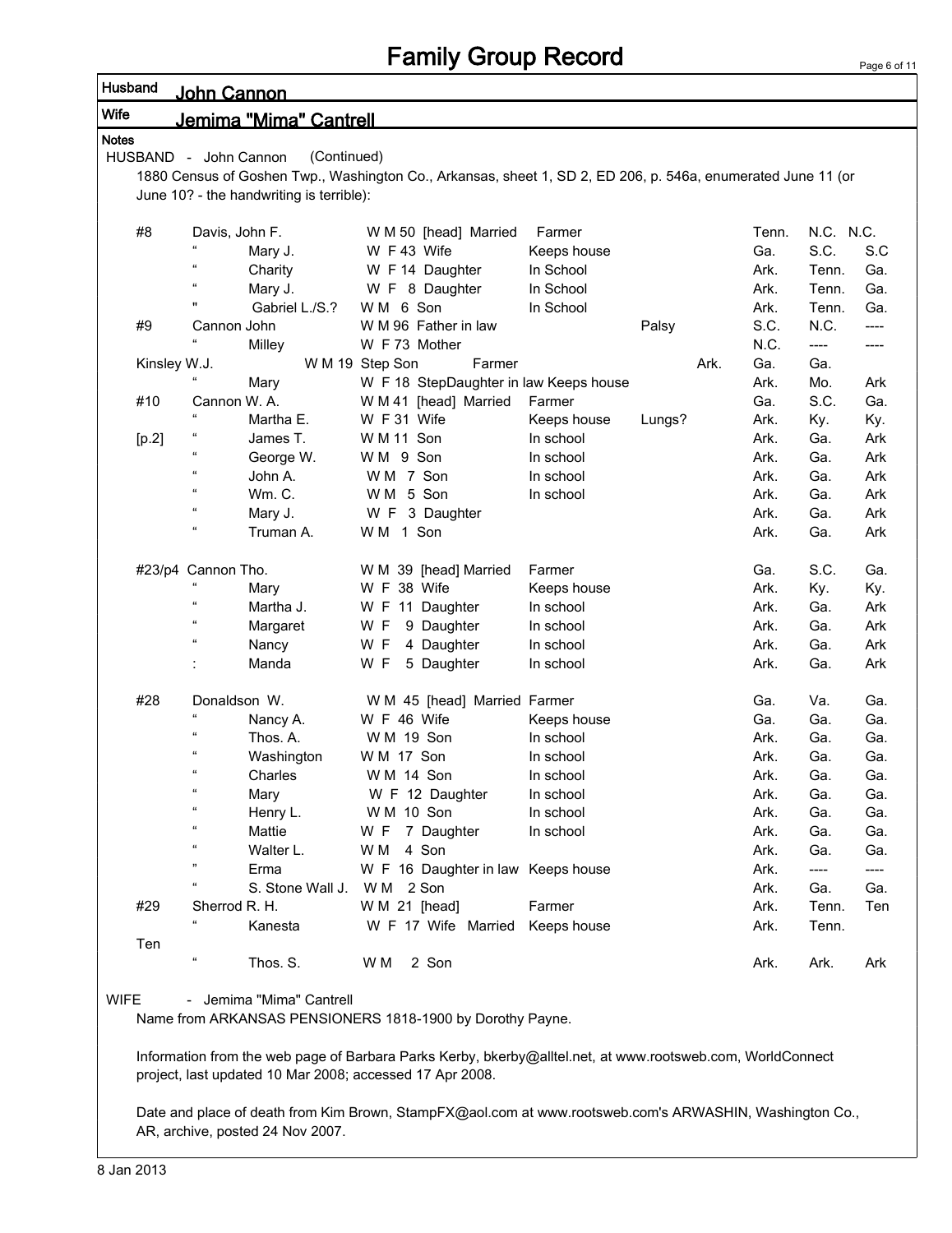#### Wife Jemima "Mima" Cantrell Notes

Husband

WIFE - Jemima "Mima" Cantrell (Continued)

Kim and others believe that Jemima was of Cherokee ancestry.

CHILD 1 - Moses Columbus Cannon

John Cannon

Information from the web page of Barbara Parks Kerby, bkerby@alltel.net, at www.rootsweb.com, WorldConnect project, last updated 10 Mar 2008; accessed 17 Apr 2008.

1860 Census of Sanford, Dawson Co., Georgia, p. 87, 11/11, enumerated 4 June: Moses C. Cannon, 36, M W Farmer 700 150 Geo. Wife Dica, 32 F W Geo. Three children. [His mother, Jemima, was not in his household.]

CHILD 2 - Margaret "Peggy" Cannon

Information from the web page of Barbara Parks Kerby, bkerby@alltel.net, at www.rootsweb.com, WorldConnect project, last updated 10 Mar 2008; accessed 17 Apr 2008.

One researcher listed Peggy as the name of one daughter of John Cannon and "Nancy" Cantrell. This was Joan Cannon, jcan@lodelink.com, web page at www.rootsweb.com, WorldConnect project, last updated 16 Dec 1999; accessed 17 Apr 2008. Peggy is a nickname for Margaret.

1860 Census of Trickum District, Whitfield Co., Georgia, Anderson P.O., p. 4, 24/24, enumerated 22 June: Margaret [Cannon], 34 F Ga; & William Henderson, 29 M Farm labor Ga; 5 children, including her son Henry Vilyiard. [Her mother, Jemima, was not in this household.]

CHILD 3 - Samuel E. Cannon

Information from the web page of Barbara Parks Kerby, bkerby@alltel.net, at www.rootsweb.com, WorldConnect project, last updated 10 Mar 2008; accessed 17 Apr 2008.

1860 Census of Brush Creek, Washington Co., Arkansas, Little Spring P.O., p. 261, enumerated 16 Aug., 1782/86: Samuel Cannon, 22 M W Farmer Georgia; wife Mary 20 F Ark, son Robert 3/12 Ark. [His mother, Jemima, was not in his household.]

#### CHILD 4 - [Male perhaps Joseph] Cannon

The 1830 and 1840 censuses for John Cannon show an unidentified male, b. 1825/1830 in the 1830 census and in 1830-1835 in the 1840 census. I am assuming that these are the same person with a birth date of about 1830. This remains to be proved.

One researcher listed Joseph as the name of one son of John Cannon and "Nancy" Cantrell. This was Joan Cannon, jcan@lodelink.com, web page at www.rootsweb.com, WorldConnect project, last updated 16 Dec 1999; accessed 17 Apr 2008.

CHILD 5 - Anne "Nancy" A. Cannon

Information from the web page of Barbara Parks Kerby, bkerby@alltel.net, at www.rootsweb.com, WorldConnect project, last updated 28 Apr 2007; accessed 23 May 2007.

Exact marriage dates from Kim Brown, StampFX@aol.com, by email. Some research done by Glenda Quinton of Texas, jjgq@earthlink.net.

1860 Census: Nancy and William appear to be in the household of Nathan & Anelar Donalson, Collins Twp., Drew Co. , Arkansas, p. 20, 129/129, enumerated 12 July, as W. M. Donalson, 22, wagoner, born in GA, and N. E., 26, F, Georgia. [Her mother, Jemima, was not in this household.]

1870 Census of Brush Creek, Washington Co., Arkansas, McGuires' [store] P.O., p. 3/72, household 17, family 17: Wm Donaldson, 33 M Farmer 400 300 Ga. & wife N. A., 25 F K. H. [Keeping house] Ga. with children aged 1 through 17.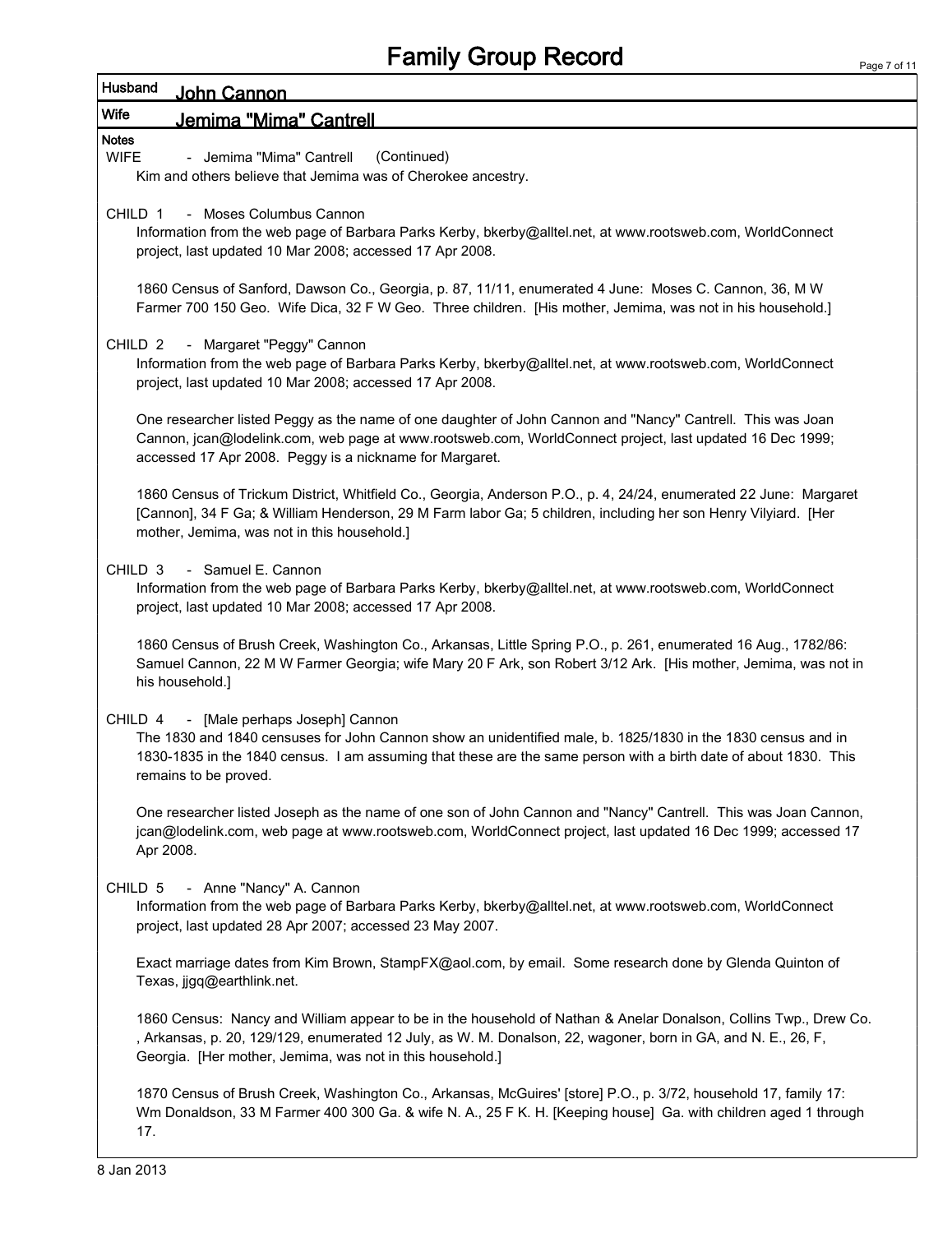| Husband      | John Cannon                 |                                                                                                         |          |                 |    |                                                                                                                                                                                         |                                                                                                                                                                                                                                                                                                                                                     |
|--------------|-----------------------------|---------------------------------------------------------------------------------------------------------|----------|-----------------|----|-----------------------------------------------------------------------------------------------------------------------------------------------------------------------------------------|-----------------------------------------------------------------------------------------------------------------------------------------------------------------------------------------------------------------------------------------------------------------------------------------------------------------------------------------------------|
| Wife         |                             | Jemima "Mima" Cantrell                                                                                  |          |                 |    |                                                                                                                                                                                         |                                                                                                                                                                                                                                                                                                                                                     |
| <b>Notes</b> |                             |                                                                                                         |          |                 |    |                                                                                                                                                                                         |                                                                                                                                                                                                                                                                                                                                                     |
| CHILD 5      | under notes for her father. | - Anne "Nancy" A. Cannon                                                                                |          | (Continued)     |    | 1880 Census of Goshen, Washington Co., Arkansas, SD 2, ED 206, p. 4, family 28, enumerated June 9: W.                                                                                   | Donaldson, 45 Farmer Ga Va Ga; Nancy A., 46 Ga Ga Ga [parents were really both born in SC] See fuller listing                                                                                                                                                                                                                                       |
|              | Anne.                       |                                                                                                         |          |                 |    |                                                                                                                                                                                         | One researcher listed Anne as the name of one daughter of John Cannon and "Nancy" Cantrell. This was Joan<br>Cannon, jcan@lodelink.com, web page at www.rootsweb.com, WorldConnect project, last updated 16 Dec 1999;<br>accessed 17 Apr 2008. This child is usually referred to as Nancy; however, Nancy is an old-fashioned nickname for          |
|              |                             | county Georgia 1850, 30 sep 2005. Accessed 21 Apr 2008.                                                 |          |                 |    |                                                                                                                                                                                         | Daniel Pilcher was the name of Nancy's first husband, according to Kim Brown, StampFX@aol.com, on boards.<br>ancestry.com/localities.northam.usa.states.georgia.counties.lumpkin/46.67.1/mb.ashx, "Re: Cannon's in Lumpkin                                                                                                                          |
| CHILD 6      |                             | - Lucinda Webster Cannon<br>"Andoe Family." Message forwarded to Cecilie Gaziano, cgaziano@prodigy.net. |          |                 |    |                                                                                                                                                                                         | Date of birth, January 1830, is from the 1900 census. Date of birth, 11 Jan 1831, and date of death are from Janet<br>Camp, ajretreat@ritzcom.net, in an email to Richard Edwards, her cousin, rte45@yahoo.com, on 26 Oct 2008, subject                                                                                                             |
|              | Pierce.                     |                                                                                                         |          |                 |    |                                                                                                                                                                                         | Middle name is from Roberta Andoe Montgomery, 7117 Norma Street, Fort Worth, Texas 76112, jpmrmm53@aol.com,<br>on 29 Dec 2001 at http://boards.ancestry.com/surnames.andoe/1.2/mb.ashx. Subject "Re: Andoe info.; Author: Jeff                                                                                                                      |
|              |                             | ancestry.com's online Georgia marriages her name is misspelled as Connor.                               |          |                 |    |                                                                                                                                                                                         | Lumpkin Co., Georgia, marriage records show that Daniel O. C. Andoe married Lucinda Cannon 11 Jan 1849. In                                                                                                                                                                                                                                          |
|              |                             |                                                                                                         |          |                 |    | Andoe and Joshua D. Ogden on 8 Nov 1909. This information was given by Mary, last name not given,<br>taylormnwb@aol.com on 31 Aug 2005 at http://ancestry.com/surnames.andoe/2/mb.ashx. | After Daniel Andoe's death Lucinda might have remarried. There is a Tulsa Co., OK, marriage record for Lucindy                                                                                                                                                                                                                                      |
|              | Lucinda.                    |                                                                                                         |          |                 |    |                                                                                                                                                                                         | The 1840 Census of Lumpkin Co., GA, for John Canon [Cannon] shows a female born 1830-1835 who appears to be                                                                                                                                                                                                                                         |
|              | and John C. Andoe.          |                                                                                                         |          |                 |    |                                                                                                                                                                                         | Janet Camp, ajretreat@ritzcom.net, a direct descendant, stated in an email of 30 Oct 2008 to Cecilie Gaziano,<br>cgaziano@prodigy.net, that the records of her grandmother, Artha Andoe Blasingame, say that Lucinda Cannon and<br>daniel Andoe were married at John Cannon's by James Cantrell, a Justice of the Peace. Witnesses were Polly Brice |
|              |                             | 1850 Census of Murray Co., Georgia, enumerated 21 Aug; household 95, p. 154.                            |          |                 |    |                                                                                                                                                                                         |                                                                                                                                                                                                                                                                                                                                                     |
|              | Daniel                      | Andoe                                                                                                   |          | 20 M W Labourer | Ga |                                                                                                                                                                                         |                                                                                                                                                                                                                                                                                                                                                     |
|              | Lucinda W.                  | $\epsilon$                                                                                              | 19 F W   |                 |    | Ga                                                                                                                                                                                      |                                                                                                                                                                                                                                                                                                                                                     |
|              | Frances [sic] M.            |                                                                                                         | 8/12 M W |                 | Ga |                                                                                                                                                                                         |                                                                                                                                                                                                                                                                                                                                                     |
|              |                             | Aug.; in household of Coolmeno & Phebe McGlarrick, ages 26 & 22, 3 children.                            |          |                 |    |                                                                                                                                                                                         | 1860 Census of Big Spring Twp., Benton Co., Arkansas, Bloomington P.O., 984/978, p. 153 [p. 381], enumerated 24                                                                                                                                                                                                                                     |
|              | Daniel                      | Andoe                                                                                                   | 30 M W   | Farmer 75       |    | Ga                                                                                                                                                                                      |                                                                                                                                                                                                                                                                                                                                                     |
|              | Lucinda                     | $\mathfrak{c}\mathfrak{c}$                                                                              | 28 F W   |                 |    | Ga                                                                                                                                                                                      |                                                                                                                                                                                                                                                                                                                                                     |
|              | Moses                       | $\alpha$                                                                                                | 8 M W    |                 |    | Ga                                                                                                                                                                                      |                                                                                                                                                                                                                                                                                                                                                     |
|              | Mary                        |                                                                                                         | 6 F W    |                 |    | Ga                                                                                                                                                                                      |                                                                                                                                                                                                                                                                                                                                                     |
|              | John                        |                                                                                                         | 4 M W    |                 |    | Ga                                                                                                                                                                                      |                                                                                                                                                                                                                                                                                                                                                     |
|              | Margaret                    | $\alpha$                                                                                                | 2 F W    |                 |    | Ga                                                                                                                                                                                      |                                                                                                                                                                                                                                                                                                                                                     |
|              |                             |                                                                                                         |          |                 |    |                                                                                                                                                                                         | 1870 Census of Turnback Twp., Lawrence Co., Missouri, Mt. Vernon P.O., enum. 25 June, p. 15 (p. 563), 106/106. 3                                                                                                                                                                                                                                    |

children continued on next page.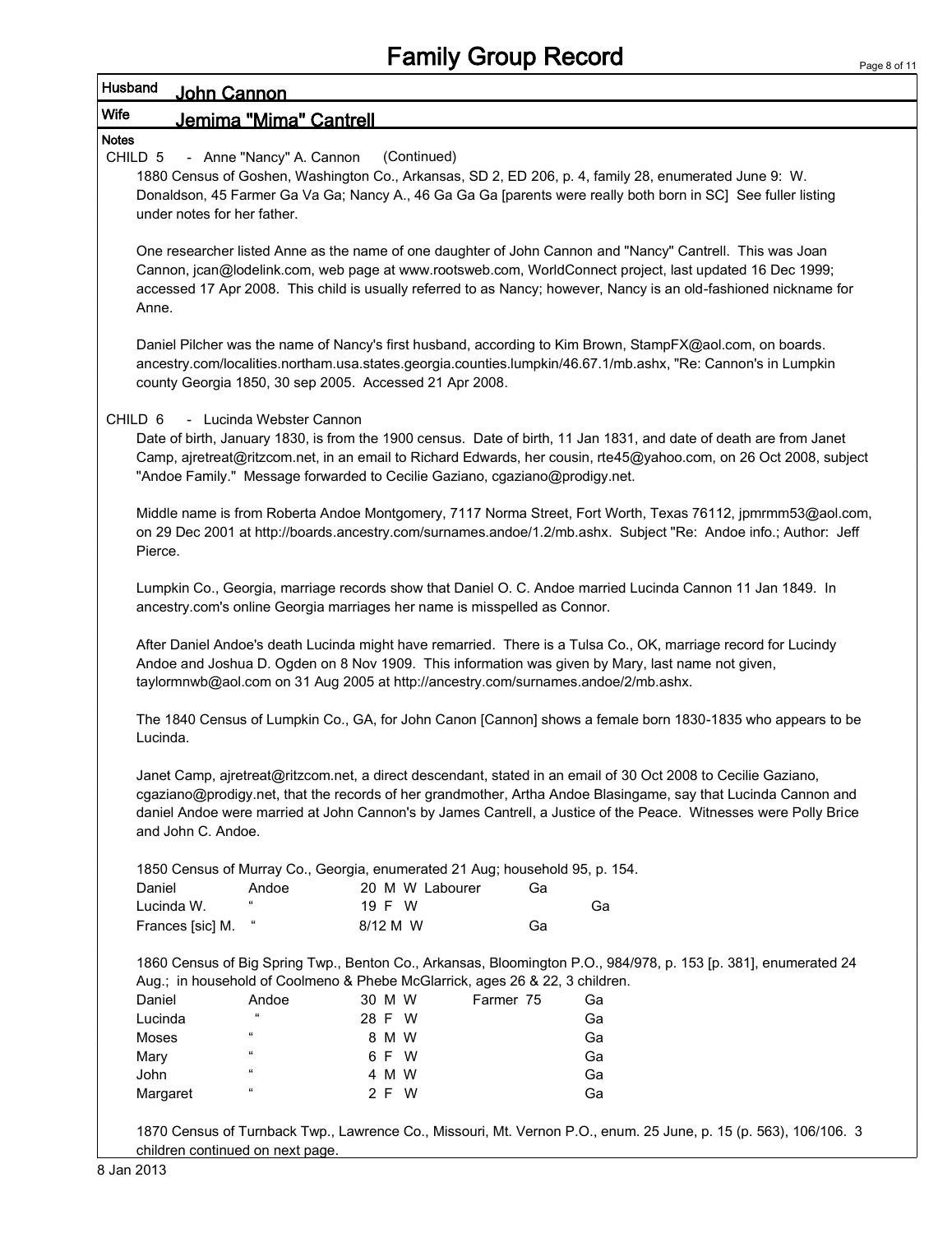## Family Group Record

| Husband      |                            | John Cannon                            |         |        |                                                                 |               |        |                                                                                                                                                                                                                                       |              |                          |          |         |
|--------------|----------------------------|----------------------------------------|---------|--------|-----------------------------------------------------------------|---------------|--------|---------------------------------------------------------------------------------------------------------------------------------------------------------------------------------------------------------------------------------------|--------------|--------------------------|----------|---------|
| Wife         |                            | Jemima "Mima" Cantrell                 |         |        |                                                                 |               |        |                                                                                                                                                                                                                                       |              |                          |          |         |
| <b>Notes</b> |                            |                                        |         |        |                                                                 |               |        |                                                                                                                                                                                                                                       |              |                          |          |         |
| CHILD 6      |                            | - Lucinda Webster Cannon               |         |        |                                                                 | (Continued)   |        |                                                                                                                                                                                                                                       |              |                          |          |         |
|              | Andoe, Daniel              |                                        |         | 42 M W |                                                                 | Farmer        |        | $-700$                                                                                                                                                                                                                                | Ga.          |                          |          |         |
|              |                            | Lucinda                                |         | 36 F W |                                                                 | Keeping house |        |                                                                                                                                                                                                                                       | Ga.          |                          |          |         |
|              | 66                         | Moses                                  |         | 18 M W |                                                                 | Works on farm |        |                                                                                                                                                                                                                                       | Ga.          |                          |          |         |
|              | $\mathfrak{c}\mathfrak{c}$ | Mary J.                                |         | 16 F W |                                                                 |               |        |                                                                                                                                                                                                                                       | Ga.          |                          |          |         |
|              | $\mathfrak{c}\mathfrak{c}$ | John                                   |         | 13 M W |                                                                 | Works on farm |        |                                                                                                                                                                                                                                       | Ga.          |                          |          |         |
|              | $\mathfrak{c}\mathfrak{c}$ | Margret                                |         | 11 F W |                                                                 |               |        |                                                                                                                                                                                                                                       | Tenn.        |                          |          |         |
|              | $\epsilon$                 | Joseph                                 |         | 9 M W  |                                                                 |               |        |                                                                                                                                                                                                                                       | Ark.         |                          |          |         |
|              | 66                         | Daniel                                 |         | 6 M W  |                                                                 |               |        |                                                                                                                                                                                                                                       | Ark.         |                          |          |         |
|              | $\mathfrak{c}\mathfrak{c}$ | William                                |         | 4 M W  |                                                                 |               |        |                                                                                                                                                                                                                                       | Mo.          |                          |          |         |
|              | 66                         | James                                  |         | 2 M W  |                                                                 |               |        |                                                                                                                                                                                                                                       | Mo.          |                          |          |         |
|              |                            |                                        |         |        | 1876 Missouri State Census of Stone Co., Twp. 22: Daniel Andoe. |               |        |                                                                                                                                                                                                                                       |              |                          |          |         |
|              |                            |                                        |         |        |                                                                 |               |        | 1880 Census of Williams Twp., Stone Co., Missouri, SD 4, ED 122, p. 2B, 19/19, enum. 2 June.                                                                                                                                          |              |                          |          |         |
|              |                            | Andoe, Daniel                          |         |        | W M 52 [Head] Married Farmer Ga.                                |               |        | Ireland                                                                                                                                                                                                                               |              | Ireland                  |          |         |
|              | 66                         | Lucinda                                |         |        | W F 49 Wife                                                     |               |        | Married Keeping house Ga.                                                                                                                                                                                                             | S.Carol. Ga. |                          |          |         |
|              | $\alpha$                   | Daniel                                 |         |        | W M 15 Son                                                      |               | Single | At home                                                                                                                                                                                                                               | Ark          | Ga.                      |          | S.Car.  |
|              | $\mathfrak{c}\mathfrak{c}$ | William                                |         |        | W M 13 Son                                                      |               | Single |                                                                                                                                                                                                                                       | Ark          | Ga.                      |          | S.Car.* |
|              | $\mathfrak{c}\mathfrak{c}$ | Martha                                 |         | W F    | 9 Daughter                                                      |               | Single |                                                                                                                                                                                                                                       | Ark          | Ga.                      |          | S.Car.* |
|              | $\mathfrak{c}\mathfrak{c}$ | Rosa                                   |         | W F    | 7 Daughter                                                      |               | Single |                                                                                                                                                                                                                                       | Ark          | Ga.                      |          | S.Car.* |
|              |                            | *Sic., should be Georgia.              |         |        |                                                                 |               |        |                                                                                                                                                                                                                                       |              |                          |          |         |
|              |                            | 1890 Census, unavailable.              |         |        | enum. 1 June, 43/44 [this area became Delaware Co., OK:         |               |        | 1900 Census of Indian Territory, Cherokee Nation, SD 73, ED 25, Sheet 3, p. 87A, Twp. 22, North Range 22 East,                                                                                                                        |              |                          |          |         |
|              | Andoe, Daniel              |                                        |         |        | Head W M Age unk. Mar.52 yrs.                                   |               |        |                                                                                                                                                                                                                                       |              | Georgia Ireland Ireland  |          |         |
|              |                            | Lucinda                                | Wife    |        | W F Jan 1830 70 "                                               |               |        | 11 children/8 living                                                                                                                                                                                                                  |              | Georgia S.C.             | S.C.     |         |
|              | $\epsilon$                 | Rose                                   | Dau.    |        | W F Feb 1874 26 Widow                                           |               |        | 2 children/1 living                                                                                                                                                                                                                   |              | Missouri Georgia Georgia |          |         |
|              |                            | Anderson                               | $GS**$  |        | W M Nov 1890 10 Single                                          |               |        |                                                                                                                                                                                                                                       | Mo.          | Ark.                     | Missouri |         |
|              |                            | Zella                                  | $GD***$ |        | W F May 1895 5 Single                                           |               |        |                                                                                                                                                                                                                                       | Mo.          | Ark.                     | Missouri |         |
|              | **Grandson                 | ***Granddaughter                       |         |        |                                                                 |               |        |                                                                                                                                                                                                                                       |              |                          |          |         |
|              | CHILD 7                    | - Mary Jane Cannon                     |         |        | project, last updated 28 Apr 2007; accessed 23 May 2007.        |               |        | Information from the web page of Barbara Parks Kerby, bkerby@alltel.net, at www.rootsweb.com, WorldConnect                                                                                                                            |              |                          |          |         |
|              |                            | Cemetery is 7 miles from Fayetteville. |         |        |                                                                 |               |        | Dates of birth, marriage, and death and locations for Mary Jane Cannon and John F. Davis are from www.<br>familysearch.org, Pedigree Resource File, Compact Disc #93 and Disc #104, submitter unknown. The Davis                      |              |                          |          |         |
|              |                            | 1860 Census: Not found.                |         |        |                                                                 |               |        |                                                                                                                                                                                                                                       |              |                          |          |         |
|              | 9, AR.                     |                                        |         |        |                                                                 |               |        | 1870 Census of Clear Creek Twp., Washington Co., Arkansas, Fayetteville P.O., enumerated Aug (no date), p. 8, 52/<br>53: John Davis, 41, TN, and Mary Davis, 33, GA, with children George 9, AR, C. B., 3 AR, James, 7 AR, Wm Kenzie, |              |                          |          |         |
|              |                            |                                        |         |        |                                                                 |               |        | 1880 Census of Goshen Twp., Washington Co., Arkansas, sheet 1, SD 2, ED 206, p. 546a, enumerated June 11 (or<br>June 10? - the handwriting is terrible): See full listing under notes for father, John Cannon.                        |              |                          |          |         |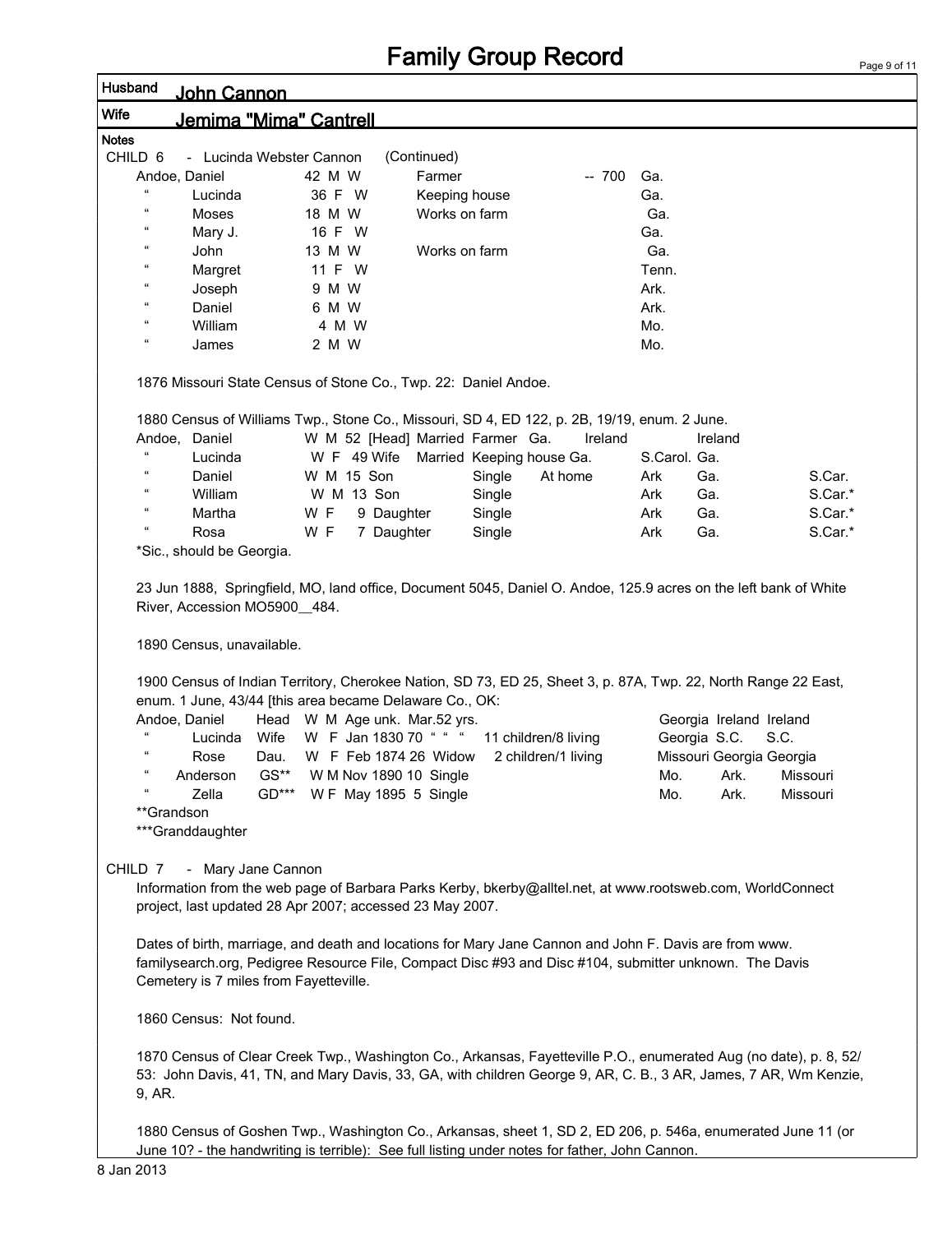| Husband<br>John Cannon                                                                                                                                                                              |  |  |  |  |  |  |  |  |  |
|-----------------------------------------------------------------------------------------------------------------------------------------------------------------------------------------------------|--|--|--|--|--|--|--|--|--|
| Wife<br>Jemima "Mima" Cantrell                                                                                                                                                                      |  |  |  |  |  |  |  |  |  |
| <b>Notes</b>                                                                                                                                                                                        |  |  |  |  |  |  |  |  |  |
| CHILD <sub>8</sub><br>- William Alanzo Cannon                                                                                                                                                       |  |  |  |  |  |  |  |  |  |
| Information from the web page at www.rootsweb.ancestry.com, WorldConnect project, of Barbara Kerby,<br>bkerby@windstream.net, "Roots and Branches," last updated 25 Apr 2010; accessed 07 May 2010. |  |  |  |  |  |  |  |  |  |
|                                                                                                                                                                                                     |  |  |  |  |  |  |  |  |  |
| Marriage record from the IGI, International Genealogical Index, at www.familysearch.org, Batch 7733418, Sheet 49,                                                                                   |  |  |  |  |  |  |  |  |  |
| Source Call No. 1126169, microfilm.                                                                                                                                                                 |  |  |  |  |  |  |  |  |  |
| Middle name and full name of spouse from Kim Brown, StampFX@aol.com.                                                                                                                                |  |  |  |  |  |  |  |  |  |
|                                                                                                                                                                                                     |  |  |  |  |  |  |  |  |  |
| 1860 Census: Not found.                                                                                                                                                                             |  |  |  |  |  |  |  |  |  |
|                                                                                                                                                                                                     |  |  |  |  |  |  |  |  |  |
| 1870 Census of Brush Creek Twp., Washington Co., Arkansas, McGuire's P.O., p. 73/p. 5, enumerated July 1870, 28/                                                                                    |  |  |  |  |  |  |  |  |  |
| 28: Wm A. Cannon, 31 M W Farmer 200 300 Ga; Martha 21 F W K. H. Arkansas; 2 children.                                                                                                               |  |  |  |  |  |  |  |  |  |
| 1880 Census of Goshen Twp., Washington Co., Arkansas, sheet 1, SD 2, ED 206, p. 546a, enumerated June 11 (or                                                                                        |  |  |  |  |  |  |  |  |  |
| June 10? - the handwriting is terrible): See full listing under notes for father, John Cannon.                                                                                                      |  |  |  |  |  |  |  |  |  |
|                                                                                                                                                                                                     |  |  |  |  |  |  |  |  |  |
| 1900 Census of Brush Creek Twp., Washington Co., Arkansas, E.D. 98, S.D. 12, Sheet 3B:                                                                                                              |  |  |  |  |  |  |  |  |  |
| Wm. A.<br>Head W M Feb 1838<br>Cannon<br>62<br>Mar 32 years<br>Farmer<br>Ark [sic] N. C [sic] S. C<br>$\mathbf{u}$                                                                                  |  |  |  |  |  |  |  |  |  |
| Wife<br>Mar 32 years 8 children/8 living Ark. Kentucky Kentucky<br>Martha<br>W F Mch 1849<br>51<br>Farmer<br>Ark. Ark. Ark.<br>Andrew<br>Son<br>W M Sep 1872<br>27<br>Single                        |  |  |  |  |  |  |  |  |  |
| William<br>Single<br>Farm laborer Ark. Ark. Ark.<br>Son<br>W M Feb 1875<br>25                                                                                                                       |  |  |  |  |  |  |  |  |  |
| 21<br>Truman<br>Son<br>W M Apr 1879<br>Single<br>Farm laborer Ark. Ark. Ark.                                                                                                                        |  |  |  |  |  |  |  |  |  |
| W M Jun 1886<br>Single<br>Henry<br>Son<br>13<br>At school<br>Ark. Ark. Ark.                                                                                                                         |  |  |  |  |  |  |  |  |  |
| Ward<br>Ark. Ark. Ark.<br>Son<br>W M May 1894<br>6<br>Single                                                                                                                                        |  |  |  |  |  |  |  |  |  |
| $\mathbf{u}$<br>Dau. WF Jun 1877<br>Ark. Ark. Ark.<br>Mary J.<br>22<br>Single                                                                                                                       |  |  |  |  |  |  |  |  |  |
|                                                                                                                                                                                                     |  |  |  |  |  |  |  |  |  |
| 1910 Census of Brush Creek Twp., Washington Co., Arkansas, SD3, ED 128, p. 1A, household 8/family 8:<br>William A. Head<br>W M 72 mar, 44<br>Farmer<br>GA NC NC<br>Cannon                           |  |  |  |  |  |  |  |  |  |
| π.<br>Martha E. Wife<br>WF 62 mar. 44 8 children/7 living<br>AR KY KY                                                                                                                               |  |  |  |  |  |  |  |  |  |
| Andrew J. Son<br>W M 36 wd. 10<br>Farmer<br>AR GA AR                                                                                                                                                |  |  |  |  |  |  |  |  |  |
| WF 33 s.<br>AR GA AR<br>Mary J.<br>Dau<br>None                                                                                                                                                      |  |  |  |  |  |  |  |  |  |
| Ward B.<br>AR GA AR<br>Son<br>W M 15 s.<br>None                                                                                                                                                     |  |  |  |  |  |  |  |  |  |
| Granddau W F 9 s.<br>None<br>AR GA AR<br>Lena                                                                                                                                                       |  |  |  |  |  |  |  |  |  |
| Donaldson Milton<br>Servant W M 28 wd. 10<br>Farm laborer AR AR AR                                                                                                                                  |  |  |  |  |  |  |  |  |  |
| His wife was a widow in the 1920 census.                                                                                                                                                            |  |  |  |  |  |  |  |  |  |
|                                                                                                                                                                                                     |  |  |  |  |  |  |  |  |  |
| - Martha E. Cannon<br>CHILD <sub>9</sub>                                                                                                                                                            |  |  |  |  |  |  |  |  |  |
| Information from the web page of Barbara Parks Kerby, bkerby@alltel.net, at www.rootsweb.com, WorldConnect                                                                                          |  |  |  |  |  |  |  |  |  |
| project, last updated 28 Apr 2007; accessed 23 May 2007.                                                                                                                                            |  |  |  |  |  |  |  |  |  |
|                                                                                                                                                                                                     |  |  |  |  |  |  |  |  |  |
| CHILD 10 - Amanda A. Cannon                                                                                                                                                                         |  |  |  |  |  |  |  |  |  |
| Information from the web page of Barbara Parks Kerby, bkerby@alltel.net, at www.rootsweb.com, WorldConnect<br>project, last updated 28 Apr 2007; accessed 23 May 2007.                              |  |  |  |  |  |  |  |  |  |
|                                                                                                                                                                                                     |  |  |  |  |  |  |  |  |  |
| Information from the web page of Tom Caniff, azhtc@aol.com, at www.rootsweb.com, World Connect project, last                                                                                        |  |  |  |  |  |  |  |  |  |
| updated 7 Sep 2002; accessed 21 Apr 2008.                                                                                                                                                           |  |  |  |  |  |  |  |  |  |
|                                                                                                                                                                                                     |  |  |  |  |  |  |  |  |  |
| Marriage record from the IGI, International Genealogical Index, at www.familysearch.org, Batch 8929710, Sheet 09,                                                                                   |  |  |  |  |  |  |  |  |  |
| Source Call No. 1553612, microfilm.                                                                                                                                                                 |  |  |  |  |  |  |  |  |  |
| 1860 Census of Pichland Washington Co., Arkansas, enumerated 18 Aug n 262, 1825/0, showed Wesly 23, in the                                                                                          |  |  |  |  |  |  |  |  |  |

1860 Census of Richland, Washington Co., Arkansas, enumerated 18 Aug, p. 262, 1825/9, showed Wesly, 23, in the household of his parents William & Charlotte Sherod [Sherrod]. He did not marry Amanda until 13 Sep 1860 in